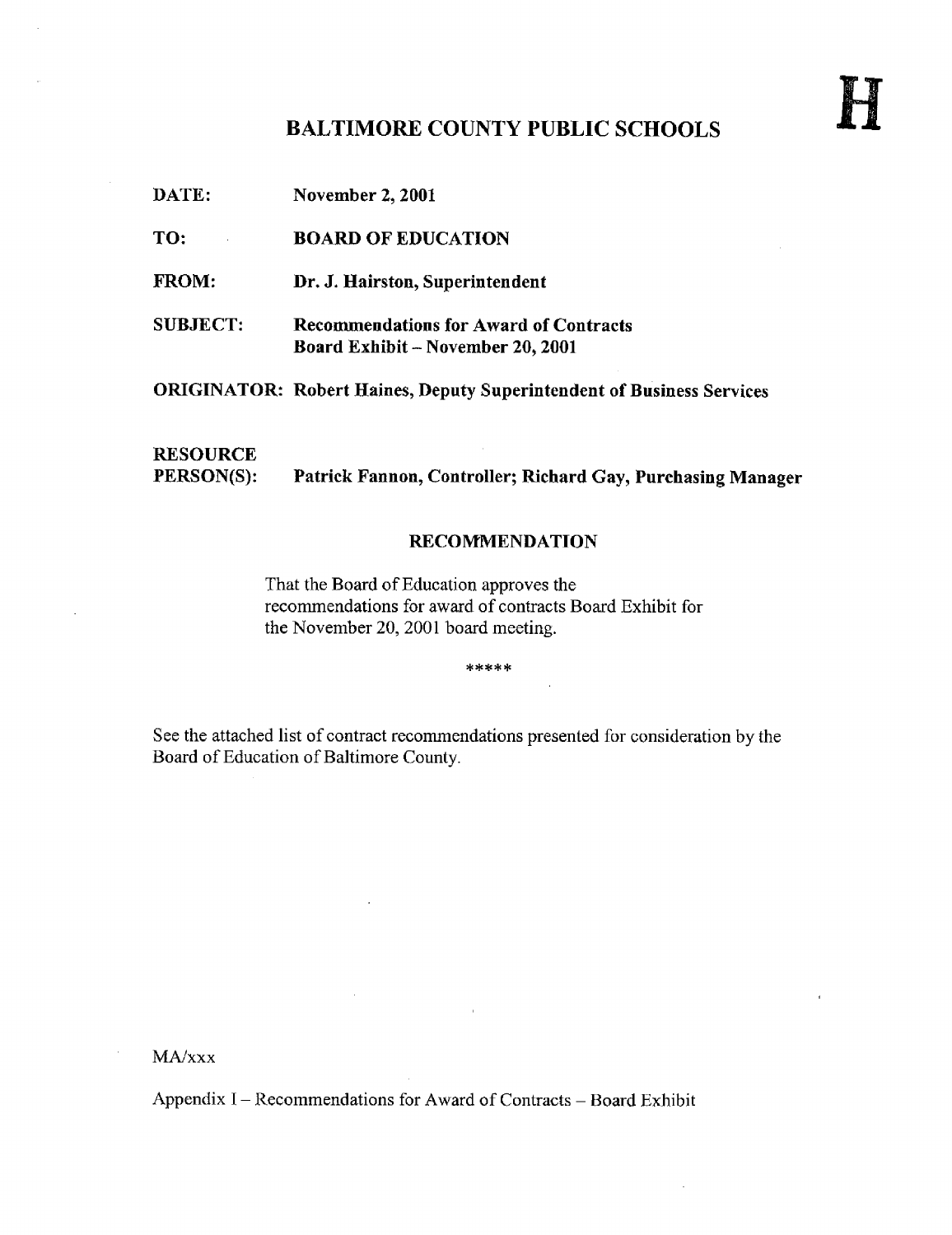## Recommendations for Award of Contracts Board Exhibit - November 20, 2001

The following contract recommendations are presented for consideration by the Board of Education of Baltimore County.

## 1. Supply Contract: Computer Estimated Award Value: \$100,000 Memory Modules Contract #3-327-02

An annual bid to obtain quotes for firm fixed pricing for memory modules, on an "as needed/when needed" basis, was issued on September 20, 2001 to 36 vendors. Proposals were received from 11 vendors. The specifications were developed in conjunction with the Office of Informational Technology.

Due to the fluctuating daily price of memory modules, and the inability of most vendors to maintain pricing for extended periods of time, this bid establishes a "pre-qualified vendor list" to obtain quotes on required memory modules. Purchase orders must be issued by BCPS within 72 hours of receipt of the quotes. The specifications require a "lifetime" warranty on the memory modules and delivery within five days of receipt of the purchase order.

Award of contract is recommended to the following vendors as the responsive and responsible vendors responding to the solicitation .

> Azarat Marketing Group, Miami, FL Bell Tech.Logix, Columbia, MD Communication & Tech Incorp, Gaithersburg, MD Cybercore Technologies, Timonium, MD Grrasp Inc., Bethesda, MD Landon Systems Corp., Westminster, MD Lifetime Memory Products Inc., Irvine, CA Netserve Inc., Glen Burnie, MD Paredu Technologies, Inc., Scottsdale, AZ Washington Square Assoc. Inc, Arlington, VA Web & New Media Co/Logic Approach, Austin, TX

The estimated award value for this contract is \$100,000.00 based upon historical purchases of these products. Funding will be provided by the operating budget of the individual schools and various offices.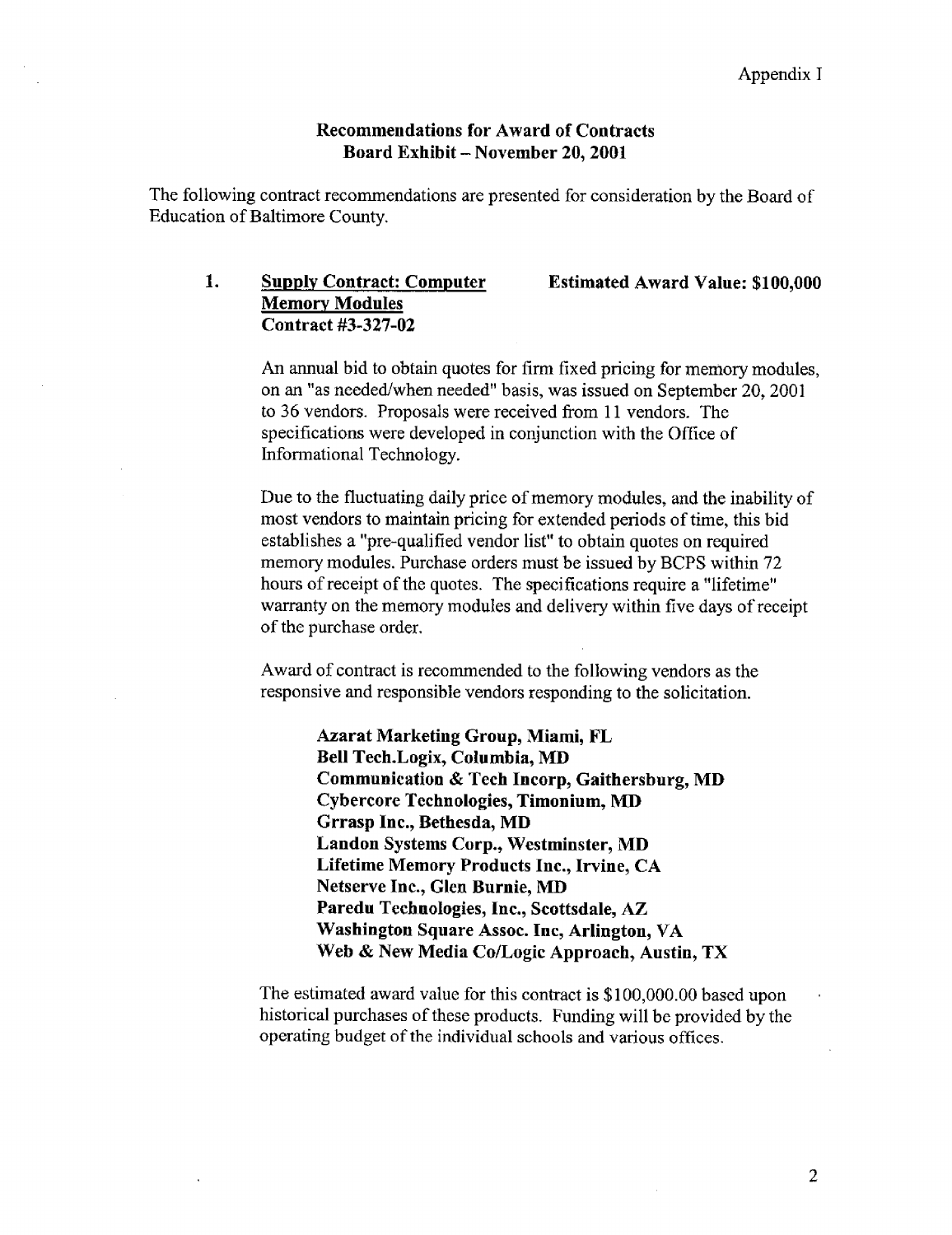## 2. Supply Contract: Floor Tile and Estimated Award Value: \$90,000 Cove Base Contract # 3-318-02

An annual bid to obtain firm fixed pricing for the purchase and delivery of various floor tile, adhesive and cove base was issued to seven vendors on September 20, 2001. Proposals were received from three vendors; four vendors did not respond. The specifications were developed in conjunction with the Office of Maintenance and the bidders at a pre-bid meeting. The Office of Maintenance will provide installation.

| b&b     | Continental                                  | Capitol Building |
|---------|----------------------------------------------|------------------|
|         |                                              | Supply           |
|         |                                              |                  |
|         |                                              |                  |
| \$19.47 | \$20.95                                      | \$19.50          |
| \$19.39 | \$20.95                                      | \$19.50          |
| \$19.43 | \$20.95                                      | \$19.50          |
| \$19.47 | \$20.95                                      | \$19.50          |
| \$23.37 | \$24.00                                      | \$28.75          |
|         |                                              |                  |
| \$36.13 | \$35.80                                      | \$43.70          |
| \$36.97 | \$37.60                                      | \$48.95          |
| \$49.19 | \$52.25                                      | \$61.50          |
| \$49.93 | \$55.00                                      | \$68.75          |
|         | Concepts, Inc.<br>Floor Tile, Fortress White | Flooring         |

The aggregate award of contract is recommended to  $\mathbf b \& \mathbf b$  Concepts, Inc., Lanham, MD as the responsive and responsible vendor offering the lowest aggregate unit prices.

The estimated award value for this contract is \$90,000 .00 based upon historical purchase of these products. Funding will be provided by the operating budget of the Office of Maintenance, Aging School Funding, Capital Projects, and individual schools' operating budget.

#### 3. Supply Contract: Fence Supplies Contract #3-324-02 Estimated Award Value: \$50,000

An annual bid to obtain firm fixed pricing for the purchase and delivery of various fencing materials, piping, caps, tension bands, latches, tie wire, and hinges was issued on September 6, 2001 to 13 vendors. Proposals were received from one vendor; 12 vendors did not respond. The specifications were developed in conjunction with the Office of Grounds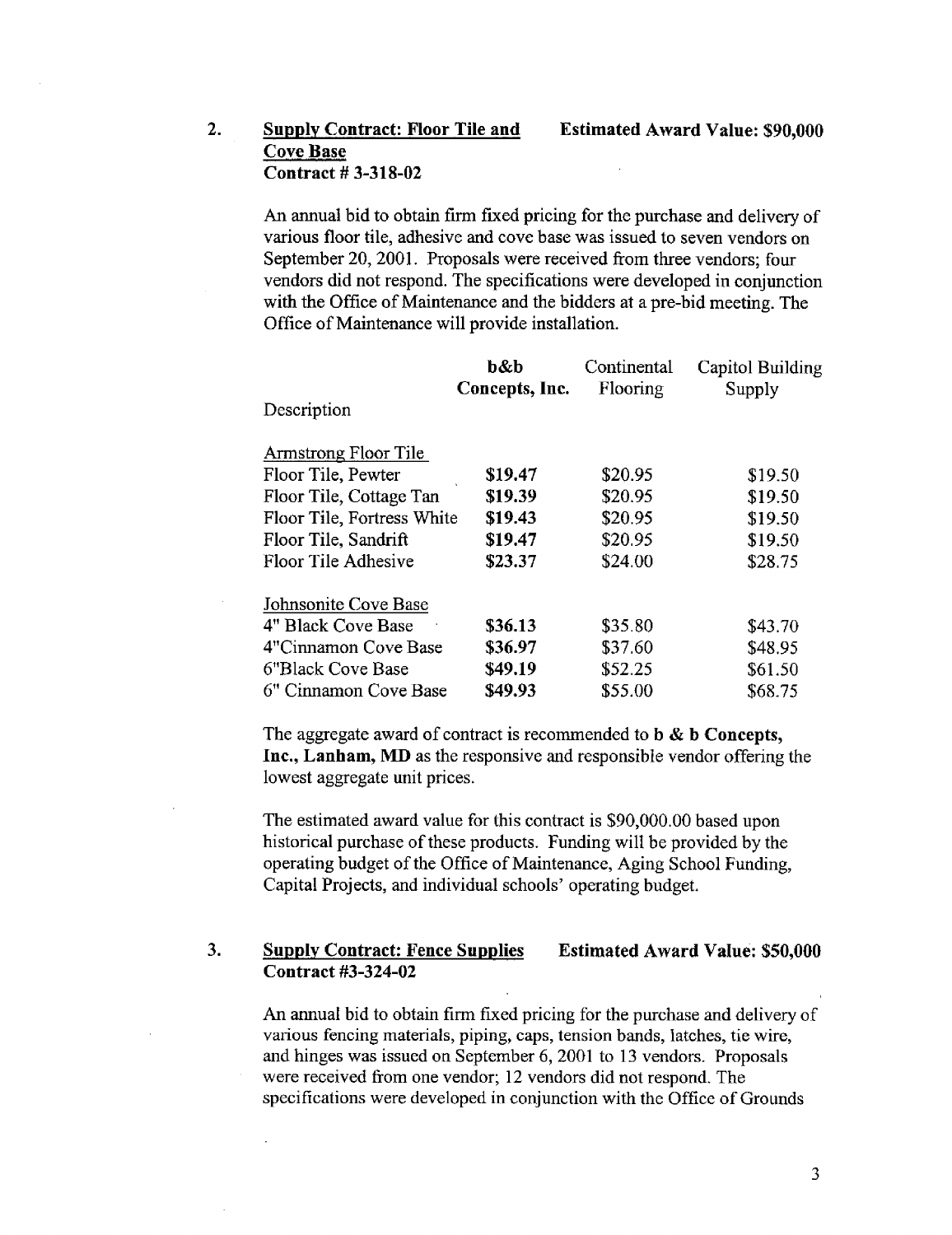and the bidders at a pre-bid meeting. Installation will be provided through the Office of Grounds.

Award of contract is recommended to Global Hardware Systems, Inc. as the responsive and responsible vendor offering unit prices for all items .

The estimated award value for this contract is \$50,000.00 based upon historical purchase of these products. Funding will be provided by the operating budget of the Office of Grounds, Aging School Funding, Capital Projects, and individual schools' operating budget.

| 4. | <b>Teaching American History</b> | <b>Award Value: \$997,354</b>                 |
|----|----------------------------------|-----------------------------------------------|
|    | in Maryland Program              | <b>National Council for History Education</b> |
|    | <b>Three-Year Grant</b>          | <b>Center for History Education-UMBC</b>      |
|    | Contract #5-534-02               | <b>Maryland Public Television</b>             |
|    |                                  |                                               |

The Office of Social Studies has applied for a three-year grant from the U.S . Department of Education to provide professional development programs in American History for teachers in grades  $1 - 12$ . The U.S. Department of Education has approved the grant to Baltimore County Public Schools in the amount of \$997,354.00 over a three-year period. The funding for The Teaching American History Project will be coordinated by the Baltimore County Public Schools in partnerships with a variety of resources, including \$94,095 .00 to the National Council for History Education for three years, \$604,113.00 with the Center for History Education at UMBC for three years, \$75,492.00 with Maryland Public Television for three years, and various other smaller contractors in the amount of \$223,654 for three years.

These resources will be used to provide graduate level experiences, models of effective history instruction, as well as structured feedback and support. The premise of the grant is to increase the level of content expertise and teaching skills among teachers in low-performing schools, thereby increasing the level of student achievement. The National Council for History Education will conduct a three-day Colloquium each January for a group of 45 teachers . Different teachers will be selected each year. Teachers will be encouraged and selected through an application process, the number of teachers will be divided equally among elementary, middle and high school positions for each colloquium. While the program is geared toward low-performing schools, teachers from all schools will be invited to participate. The Center for History Education  $-$  UMBC will provide the faculty for summer institutes, as well as housing for the January colloquia. Maryland Public Television will establish and maintain a teacher accessible web-site for the material developed through this program.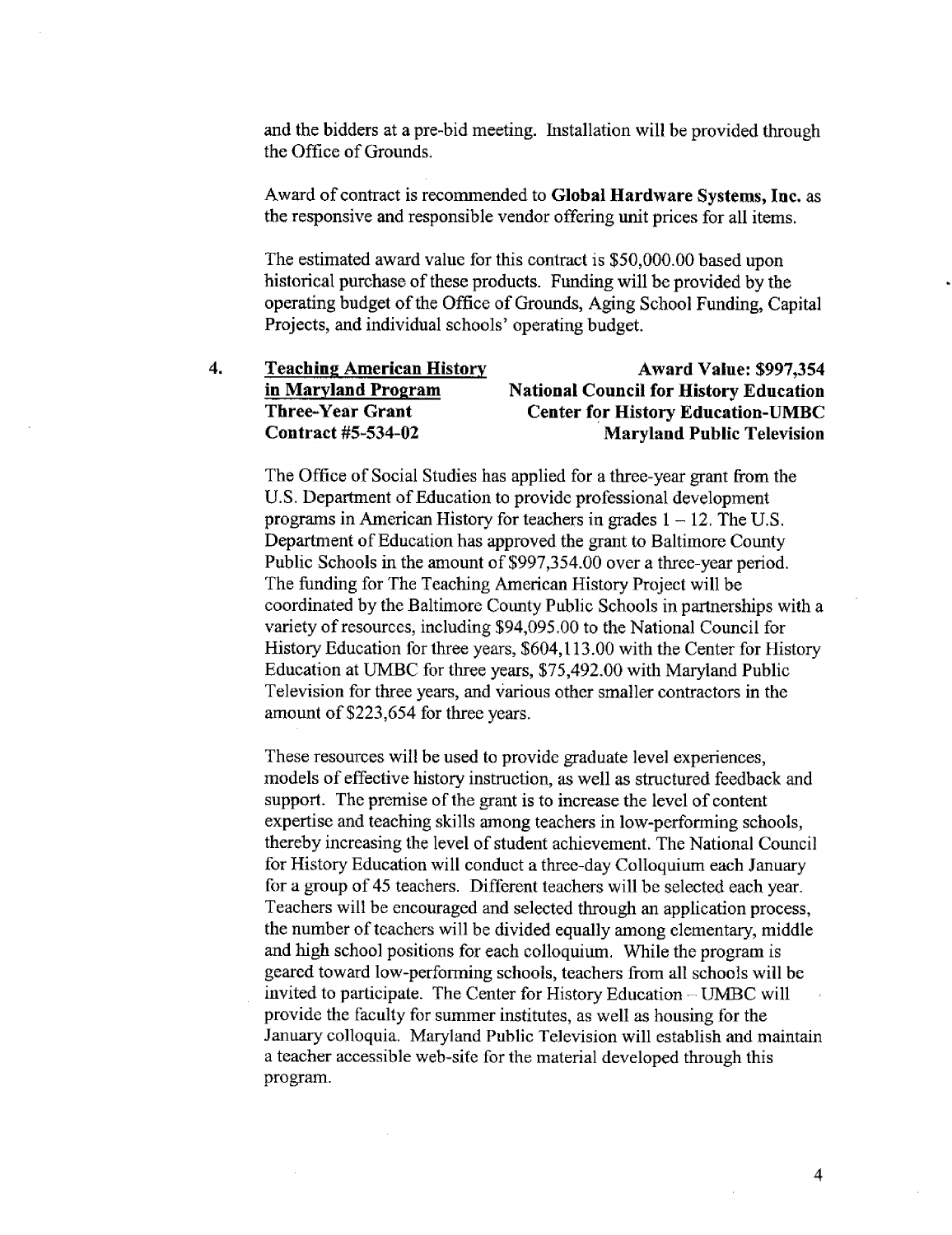The estimated budget is from federal funds provided by the U.S . Department of Education for a three year period beginning in the academic year 2001-2002 and ending in the academic year 2003-2004. Attached please find enclosure 1, a copy of the proposed budget.

Enclosure <sup>1</sup>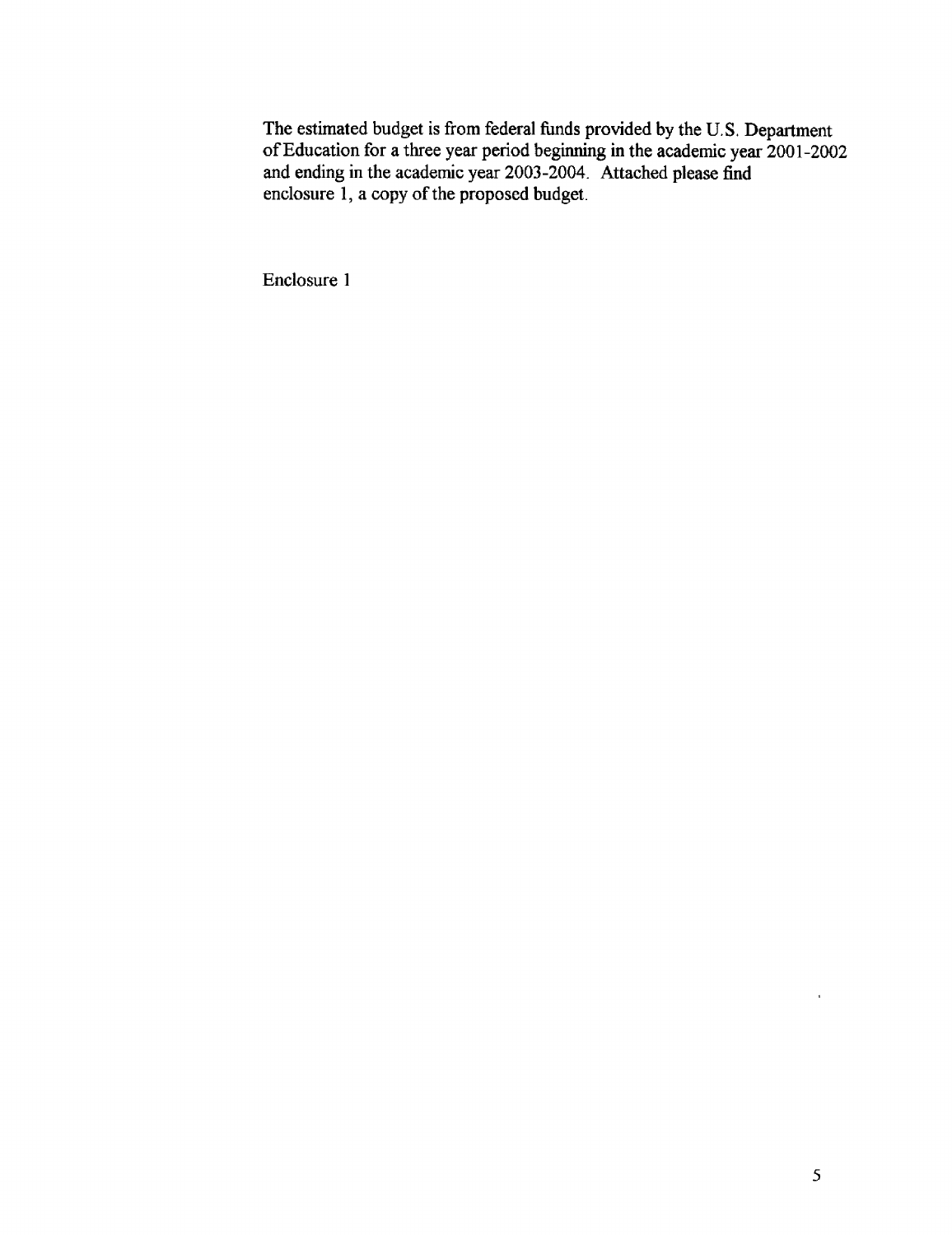|                                                        |                   |               |    | <b>Rates</b> | Year 1 - AY 01-02                             |             | Year 2 - AY 02-03 |             |            | Year 3 - AY 03-04 |  |
|--------------------------------------------------------|-------------------|---------------|----|--------------|-----------------------------------------------|-------------|-------------------|-------------|------------|-------------------|--|
|                                                        |                   |               |    |              | DoE                                           | <b>UMBC</b> | DoË               | <b>UMBC</b> | <b>DoE</b> | <b>UMBC</b>       |  |
|                                                        |                   |               |    |              | <b>Baltimore County Public Schools (BCPS)</b> |             |                   |             |            |                   |  |
| Director of Instructional Development (DoID):          |                   |               |    |              |                                               |             |                   |             |            |                   |  |
| Pro-rated in Yr 1 to start Dec. 2001                   |                   |               |    |              |                                               |             |                   |             |            |                   |  |
|                                                        | Year 1            | 2002          | \$ | 30,000       | 22,500                                        |             | 31,800            |             |            |                   |  |
|                                                        | Year <sub>2</sub> | 2003          |    | 31,800       |                                               |             |                   |             | 33,708     |                   |  |
|                                                        | Year <sub>3</sub> | 2004          |    | 33,708       |                                               |             |                   |             |            |                   |  |
| <b>Fixed Charges:</b>                                  | 0.0865            | (of salary)   |    |              | 1,946                                         |             | 2.751             |             | 2916       |                   |  |
| BCPS Substitute Stipends for NCHE Workshops            |                   |               |    |              |                                               |             |                   |             |            |                   |  |
| (35 BCPS Substitutes)                                  | Year 1            | 2002          | s  | 65           | 2,275                                         |             |                   |             |            |                   |  |
|                                                        | Year <sub>2</sub> | 2003          |    | 68           |                                               |             | 2,366             |             |            |                   |  |
|                                                        | Year 3            | 2004          |    | 70           |                                               |             |                   |             | 2,461      |                   |  |
| AACPS Substitute Stipends for NCHE Workshops           |                   |               |    |              |                                               |             |                   |             |            |                   |  |
| (5 AACPS Subs.)                                        | Year 1            | 2002          | \$ | 100          | 1,000                                         |             |                   |             |            |                   |  |
| 3000<br>$10 \times 3 \times 100$                       | Year <sub>2</sub> | 2003          |    | 104          |                                               |             | 1,040             |             |            |                   |  |
|                                                        | Year <sub>3</sub> | 2004          |    | 108          |                                               |             |                   |             | 1,082      |                   |  |
| BCPS Substitute Stipends for CHE Follow-up Workshops:  |                   |               |    |              |                                               |             |                   |             |            |                   |  |
| (35 BCPS teachers)                                     | Spring            | 2003          | \$ | 65           | 2,275                                         |             |                   |             |            |                   |  |
| (70 BCPS teachers)                                     | Spring            | 2004          |    | 68           |                                               |             | 4,732             |             |            |                   |  |
| (105 BCPS teachers)                                    | Fall              | 2004          |    | 70           |                                               |             |                   |             | 7,382      |                   |  |
| AACPS Substitute Stipends for CHE Follow-up Workshops: |                   |               |    |              |                                               |             |                   |             |            |                   |  |
| (5 AACPS Subs.) 10                                     | Spring            | 2003          | \$ | 100          | 1,000                                         |             |                   |             |            |                   |  |
| (10 AACPS Subs.) to                                    | Spring            | 2004          |    | 104          |                                               |             | 2,080             |             |            |                   |  |
| (15 AACPS Subs.)                                       | Fall              | 2004          |    | 108          |                                               |             |                   |             | 3,245      |                   |  |
|                                                        | 0.0865            | (of stipends) |    |              | 567                                           |             | 884               |             | 1,226      |                   |  |
| <b>Fixed Charges:</b>                                  |                   |               |    |              | 31,563                                        |             | 45,653            |             | 52,018     |                   |  |
| Total funding required for BCPS:                       |                   |               |    |              |                                               |             |                   |             |            |                   |  |

 $\overline{a}$ 

 $\mathbb{R}^{\mathbb{Z}}$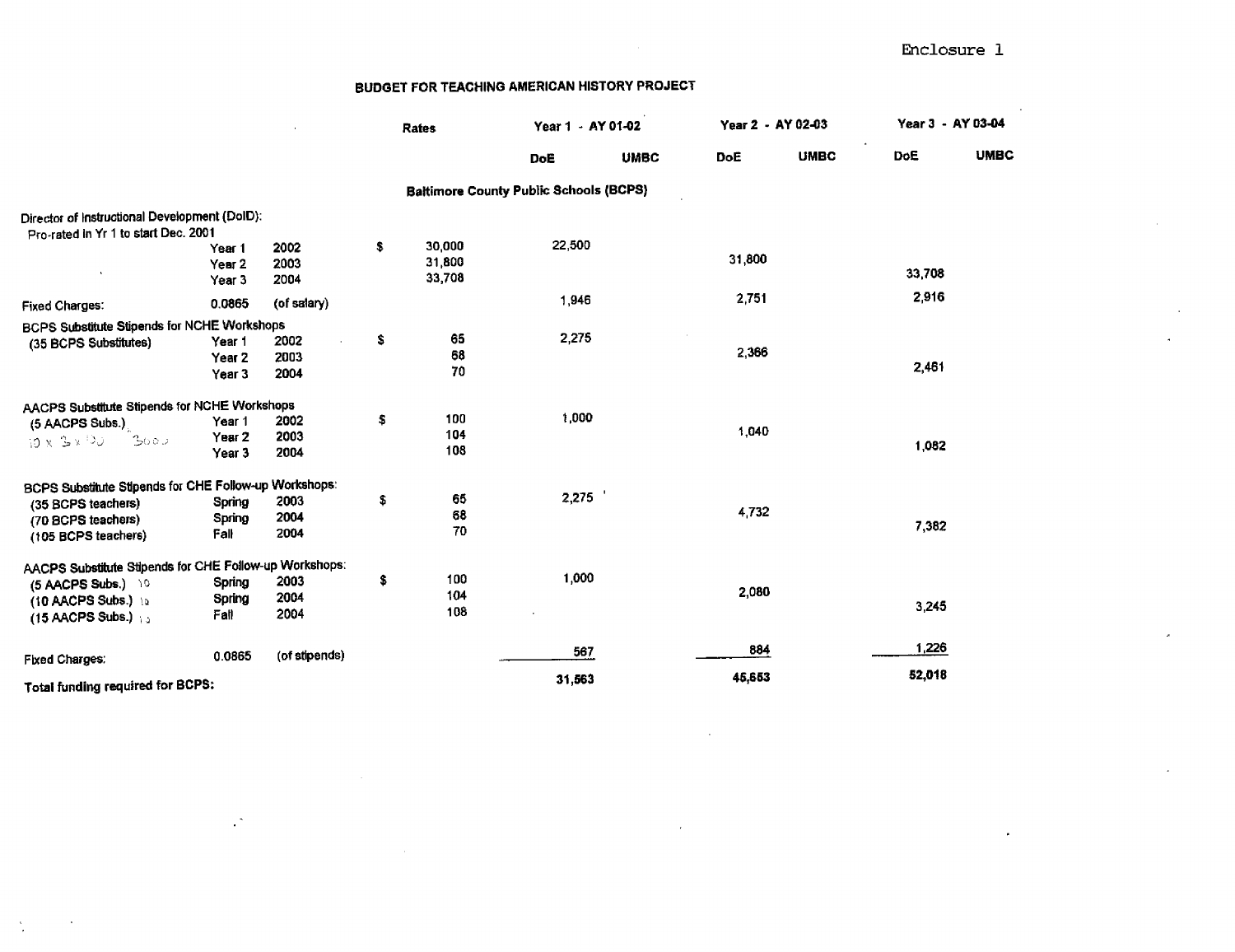$\mathcal{L}_{\mathcal{A}}$ 

 $\sim 10^{-1}$ 

 $\mathcal{L}_{\mathbf{r}}$ 

|                                                                                                                                                 |                      |                | Rates                   | Year 1 - AY 01-02                          |             | Year 2 - AY 02-03                          |             | Year 3 - AY 03-04 |             |
|-------------------------------------------------------------------------------------------------------------------------------------------------|----------------------|----------------|-------------------------|--------------------------------------------|-------------|--------------------------------------------|-------------|-------------------|-------------|
|                                                                                                                                                 |                      |                |                         | DoE                                        | <b>UMBC</b> | DoË                                        | <b>UMBC</b> | <b>DoE</b>        | <b>UMBC</b> |
|                                                                                                                                                 |                      |                |                         | <b>Center for History Education: (CHE)</b> |             |                                            |             |                   |             |
| Project Leadership:                                                                                                                             |                      |                |                         |                                            |             |                                            |             |                   |             |
| Academic Director - Dr. D. Ritschel (2-course release)<br>Administrative Director (half-time)<br>Pro-rated in Yr 1 to start Nov. 2001<br>Year 1 | 2002                 | \$             | 20%<br>30,000           | 11,200<br>25,000                           |             | 12,096                                     |             | 13,064            |             |
| Year <sub>2</sub><br>Year <sub>3</sub>                                                                                                          | 2003<br>2004         | \$<br>\$       | 31,800<br>33,708        |                                            |             | 31,800                                     |             | 33,708            |             |
| Administrative Assistant (1/4 - time)                                                                                                           |                      |                |                         |                                            | 7,500       | $\ddot{\phantom{a}}$                       | 7,950       |                   | 8,427       |
| <b>Fringe Benefits:</b>                                                                                                                         |                      |                | 30%                     |                                            |             |                                            |             |                   |             |
| Academic Director<br>Administrative Director<br><b>Administrative Assistant</b>                                                                 |                      |                |                         | 3,360<br>7,500<br>$\tilde{\phantom{a}}$    | 2,250       | 3,629<br>9,540<br>$\overline{\phantom{a}}$ | 2,385       | 3,919<br>10,112   | 2,528       |
| Recruiting Costs (Administrative Director)<br>Expenses for 2 members of the team<br>to travel to annual DoE conference                          |                      |                |                         | 500<br>500                                 |             | 500                                        |             | 500               | $\sim$      |
| <b>Direct Costs for Project Administration</b>                                                                                                  |                      |                |                         | 48,060                                     | 9,750       | 57,565                                     | 10,335      | 61,303            | 10,955      |
|                                                                                                                                                 |                      |                |                         | CHE Summer Institute (June - July)         |             |                                            |             |                   |             |
| (3 courses @ 15 teachers in each)                                                                                                               |                      |                |                         |                                            |             |                                            |             |                   |             |
| <b>Summer Institute Salaries:</b>                                                                                                               |                      |                |                         |                                            |             |                                            |             |                   |             |
| Summer Institute Lead Professors (3)<br>Year 1<br>Salary per course:<br>Year <sub>2</sub><br>Year 3                                             | 2002<br>2003<br>2004 | \$             | 5,805<br>6,095<br>6,400 |                                            | 17,415      |                                            | 18,286      |                   | 19,200      |
| <b>Summer Institute Lecturers</b><br>(2 per course * 3 courses)<br>(3 Master Teachers, 3 Web Masters)                                           |                      | \$             | 2,000                   | 12,000                                     |             | 12,000                                     |             | 12,000            |             |
| Materials and Supplies<br>Printing, Postage, Photocopying, etc.                                                                                 |                      |                |                         | 1,500                                      |             | 1,500                                      |             | 1,500             |             |
| Resources for Teachers:<br>Books, maps, photographs, CD-ROMs, etc.<br>(45 teachers)                                                             |                      |                | 50                      | 2,250                                      |             | 2,250                                      |             | 2,250             |             |
| <b>External Examiners:</b><br>3 examiners                                                                                                       |                      | \$             | 400                     | 1,200                                      |             | 1,200                                      |             | 1,200             |             |
| Lunches for Summer Institute courses                                                                                                            |                      |                |                         |                                            |             |                                            |             |                   |             |
| (45 teachers + 8 faculty/Admins * 10 days)<br>530 lunches Year 1<br>Year <sub>2</sub><br>Year 3                                                 | 2002<br>2003<br>2004 | \$<br>\$<br>\$ | 12.00<br>13.00<br>14.00 | 6,360                                      |             | 6,890                                      |             | 7,420             |             |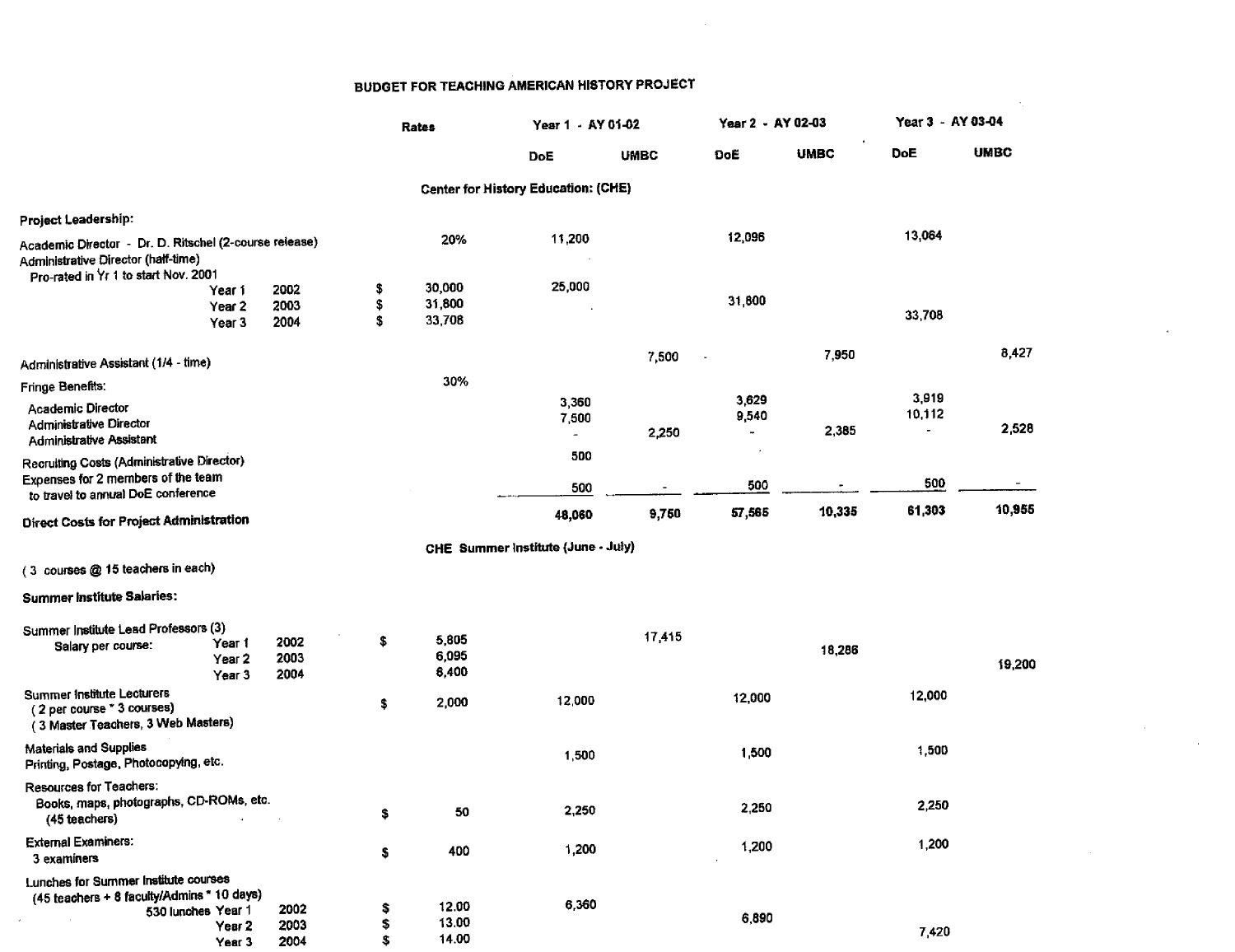|                                                                                                                                                           |                      | Rates                     | Year 1 - AY 01-02                   |             | Year 2 - AY 02-03 |             | Year 3 - AY 03-04 |             |
|-----------------------------------------------------------------------------------------------------------------------------------------------------------|----------------------|---------------------------|-------------------------------------|-------------|-------------------|-------------|-------------------|-------------|
|                                                                                                                                                           |                      |                           | <b>DoE</b>                          | <b>UMBC</b> | DoE.              | <b>UMBC</b> | <b>DoE</b>        | <b>UMBC</b> |
| Stipends for teachers at Summer Institute<br>45 teachers                                                                                                  |                      | \$<br>700                 | 31,500                              |             | 31,500            |             | 31,500            |             |
| Tuition & Fees at Summer Institute<br>45 teachers Year 1<br>Year 2<br>Year 3                                                                              | 2002<br>2003<br>2004 | \$<br>934<br>969<br>1,006 | 42,030                              |             | 43,627            |             | 45,285            |             |
| Video Data Projector & Accessories:<br>Laptop Computer<br>Transportation to MSA<br>Transportation to B&O Museum<br>Transportation to National Archives II |                      |                           | 6,000<br>2,500<br>300<br>300<br>300 |             | 300<br>300<br>300 |             | 300<br>300<br>300 |             |
| Total costs for Summer Institute:                                                                                                                         |                      |                           | 106,240                             | 17,415      | 99,867            | 18,286      | 102,055           | 19,200      |

 $\bar{z}$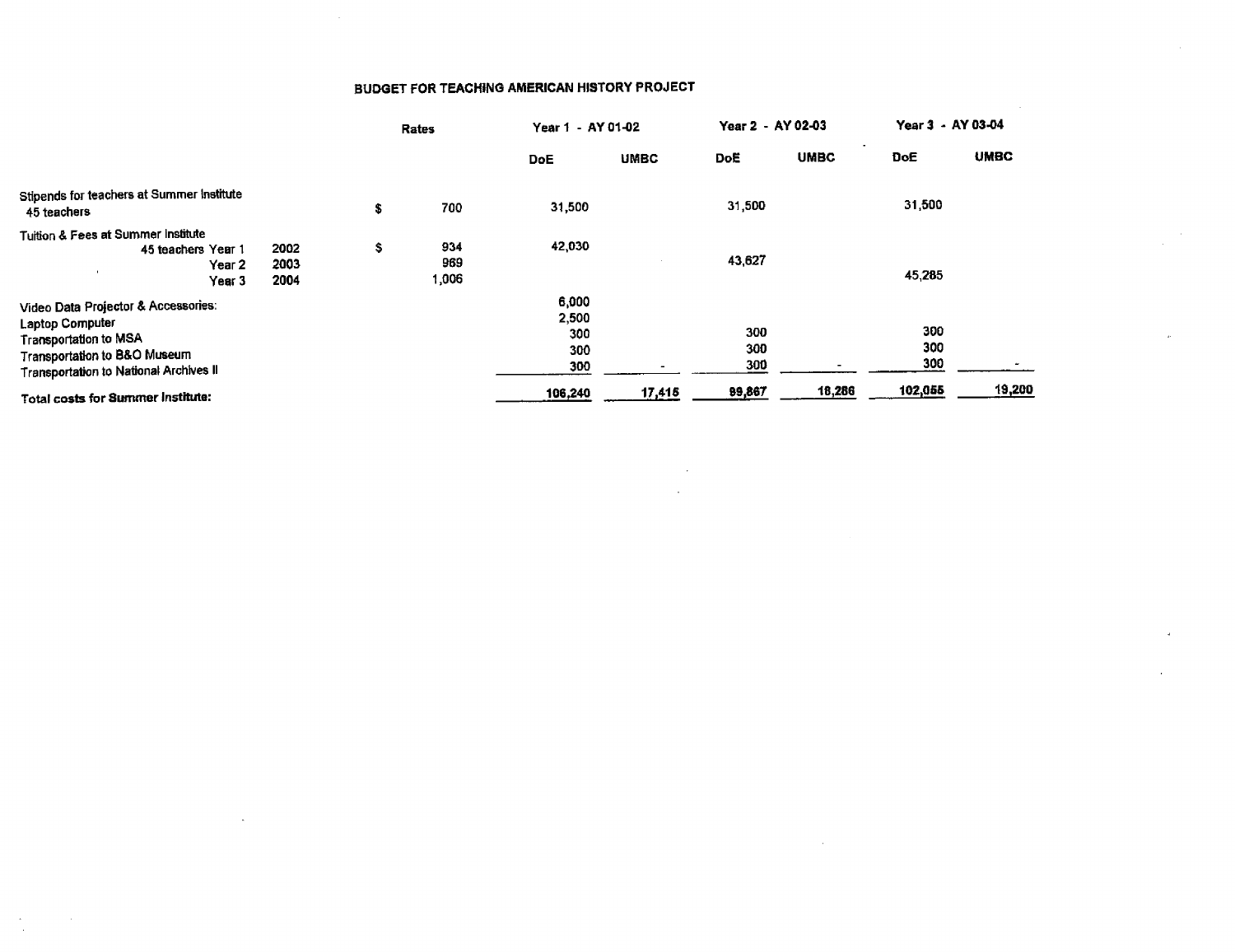|                                                                                       |        |      | <b>Rates</b>     | Year 1 - AY 01-02                                    |             | Year 2 - AY 02-03 |                          | Year 3 - AY 03-04 |             |
|---------------------------------------------------------------------------------------|--------|------|------------------|------------------------------------------------------|-------------|-------------------|--------------------------|-------------------|-------------|
|                                                                                       |        |      |                  | DoE                                                  | <b>UMBC</b> | DoE               | <b>UMBC</b>              | DoË               | <b>UMBC</b> |
|                                                                                       |        |      |                  | <b>Teachers Copy Accounts for National Archives:</b> |             |                   |                          |                   |             |
| Teachers' Copy Accounts (45 teachers)                                                 |        |      | \$<br>50         | 2,250                                                |             | 2,250             |                          | 2,250             |             |
| Total funding required for copy accounts for National Archives:                       |        |      |                  | 2,250                                                |             | 2,250             |                          | 2,250             |             |
|                                                                                       |        |      |                  | <b>CHE Follow-up Workshops</b>                       |             |                   |                          |                   |             |
| Year 2: 1 workshop                                                                    |        |      |                  |                                                      |             |                   |                          |                   |             |
| Year 3: 5 workshops                                                                   |        |      |                  |                                                      |             | 500               |                          | 2,500             |             |
| Historians                                                                            |        |      | \$<br>500<br>500 |                                                      |             | 500               |                          | 2,500             |             |
| <b>Master Teachers</b><br>Web Masters                                                 |        |      | 500              |                                                      |             | 500               |                          | 2,500             |             |
| Lunches                                                                               |        |      |                  |                                                      |             |                   |                          |                   |             |
| $(yr 2 - 45$ teachers + 5)                                                            | Spring | 2003 | \$<br>13         |                                                      |             | 650               |                          | 1,400             |             |
| (yr 3 - 90 teachers + 10)                                                             | Spring | 2004 | 14               |                                                      |             |                   |                          | 2,030             |             |
| (yr 3 - 135 teachers + 10)                                                            | Fall   | 2004 | 14               |                                                      |             |                   |                          |                   |             |
| Subtotal for CHE Follow-up Workshops:                                                 |        |      |                  |                                                      |             | 2,150             | $\overline{\phantom{0}}$ | 10,930            |             |
| Total direct costs for CHE portion:<br>(Summer Institute + Administration +Workshops) |        |      |                  | 156,550                                              | 27,165      | 161,832           | 28,621                   | 176,538           | 30,155      |
| <b>UMBC Indirect Costs:</b>                                                           |        |      | 30%              | 34,356                                               |             | 35,461            | $\overline{a}$           | 39,376            |             |
| (does not include tuition)                                                            |        |      |                  | 190,906                                              |             | 197,293           |                          | 215,914           |             |
| Total funding required for CHE:                                                       |        |      |                  | National Council for History Education (NCHE)        |             |                   |                          |                   |             |
| NCHE Winter Workshop (Jan. 2002):                                                     |        |      |                  |                                                      |             |                   |                          |                   |             |
| NCHE costs for 45 teachers:                                                           |        |      |                  |                                                      |             | 25,200            |                          | 25,200            |             |
| 36 Teachers:                                                                          |        |      | \$<br>700<br>685 | 25,200<br>6,165                                      |             | 6,165             |                          | 6,165             |             |
| 9 Teachers:                                                                           |        |      |                  | 31,365                                               |             | 31,365            |                          | 31,365            |             |
| Total funding required for NCHE:                                                      |        |      |                  |                                                      |             |                   |                          |                   |             |

 $\sim$   $\sigma$  .

 $\sim$ 

**Contractor** 

## **BUDGET FOR TEACHING AMERICAN HISTORY PROJECT**

 $\sim 100$ 

 $\sim$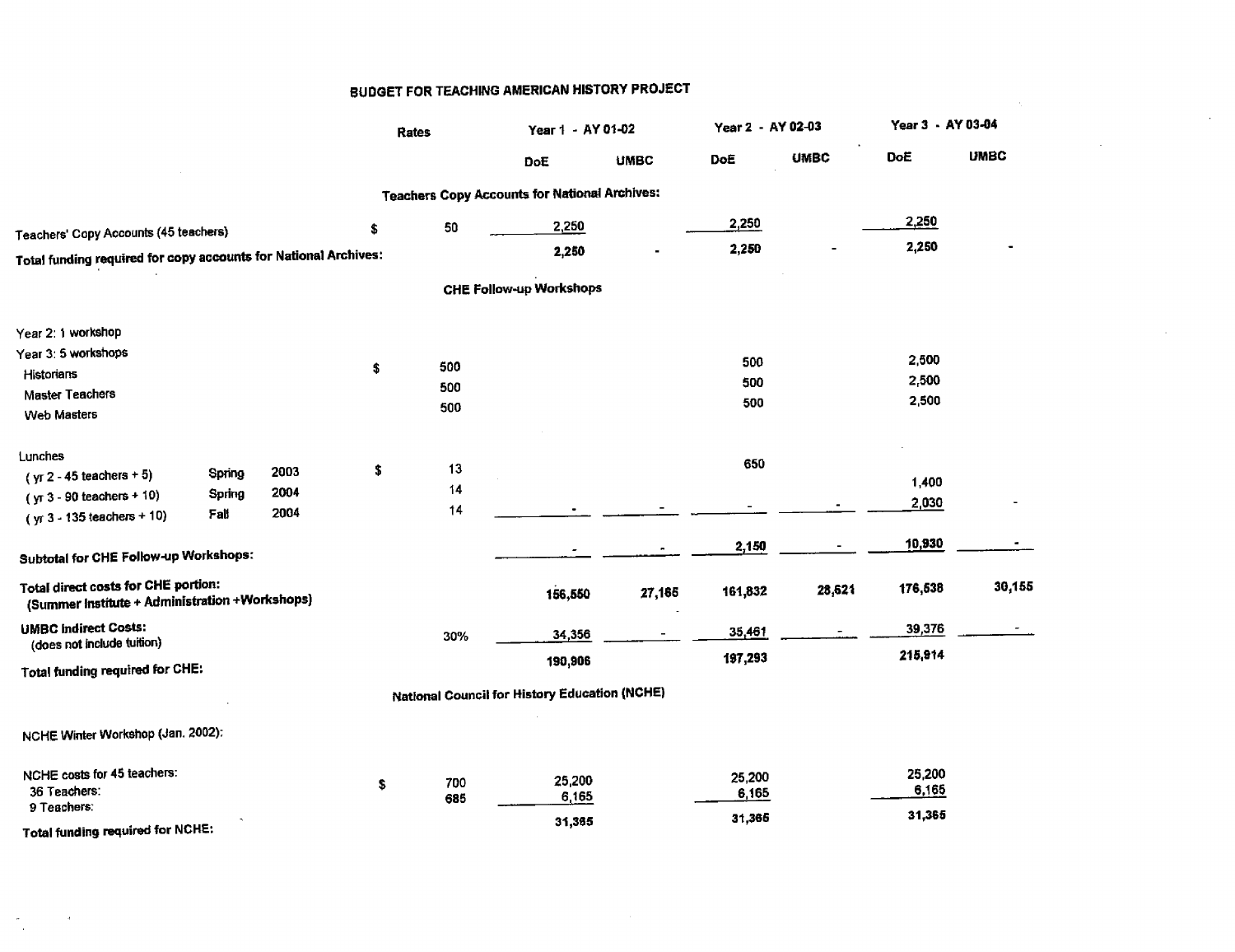$\overline{a}$ 

|                                                                                                 | <b>Rates</b> |            | Year 1 - AY 01-02                     |             | Year 2 - AY 02-03 |             | Year 3 - AY 03-04 |             |
|-------------------------------------------------------------------------------------------------|--------------|------------|---------------------------------------|-------------|-------------------|-------------|-------------------|-------------|
|                                                                                                 |              |            | DoE                                   | <b>UMBC</b> | DoE               | <b>UMBC</b> | DoE               | <b>UMBC</b> |
|                                                                                                 |              |            | <b>Maryland State Archives (MSA):</b> |             |                   |             |                   |             |
| 3 Presentations per Summer institute:                                                           | \$           | 500        | 1,500                                 |             | 1,500<br>500      |             | 1,500<br>500      |             |
| 1 Presentation per Follow-up Workshop:                                                          |              | 500        | 500                                   |             |                   |             |                   |             |
| 3 Mentoring sessions with 5 Archivists<br>(3 sessions x 5 archivists x 3 hours x \$16 per hour) |              | 16         | 720                                   |             | 720               |             | 720               |             |
| Continuing mentoring by e-mail                                                                  |              | 16         | 2,160                                 |             | 2,160             |             | 2,160             |             |
| (45 teachers x 3 hours x \$16 per hour)<br>Teachers' Copy Accounts (45 teachers)                |              | 50         | 2,250                                 |             | 2,250             |             | 2,250             |             |
| <b>Total direct costs for MSA:</b>                                                              |              |            | 7.130                                 |             | 7,130             |             | 7,130             |             |
| <b>MSA Indirect Costs:</b>                                                                      |              | 17%        | 1,212                                 |             | 1,212             |             | 1,212             |             |
| <b>Total funding required for MSA:</b>                                                          |              |            | 8,342                                 |             | 8,342             |             | 8,342             |             |
|                                                                                                 |              |            | <b>National History Day: (NHD)</b>    |             |                   |             |                   |             |
| Summer Institute Presentations                                                                  |              |            |                                       |             |                   |             |                   |             |
| 2 Presenters at 3 courses each (6 presenters)                                                   | s            | 500        | 3,000<br>2,500                        |             | 3,000<br>2,500    |             | 3,000<br>2,500    |             |
| Materials for teachers                                                                          |              |            |                                       |             |                   |             | 5,500             |             |
| Total funding required for NHD:                                                                 |              |            | 5,500                                 |             | 5,500             |             |                   |             |
|                                                                                                 |              |            | <b>B&amp;O Railroad Museum</b>        |             |                   |             |                   |             |
| <b>Summer Institute Presentations</b>                                                           |              |            |                                       |             | 1,500             |             | 1,500             |             |
| 1 Presenter at 3 courses each (3 presenters)<br>Materials for teachers (3 presentations)        | \$           | 500<br>100 | 1,500<br>300                          |             | 300               |             | 300               |             |
| Total funding required for B&O Museum:                                                          |              |            | 1,800                                 |             | 1,800             |             | 1,800             |             |